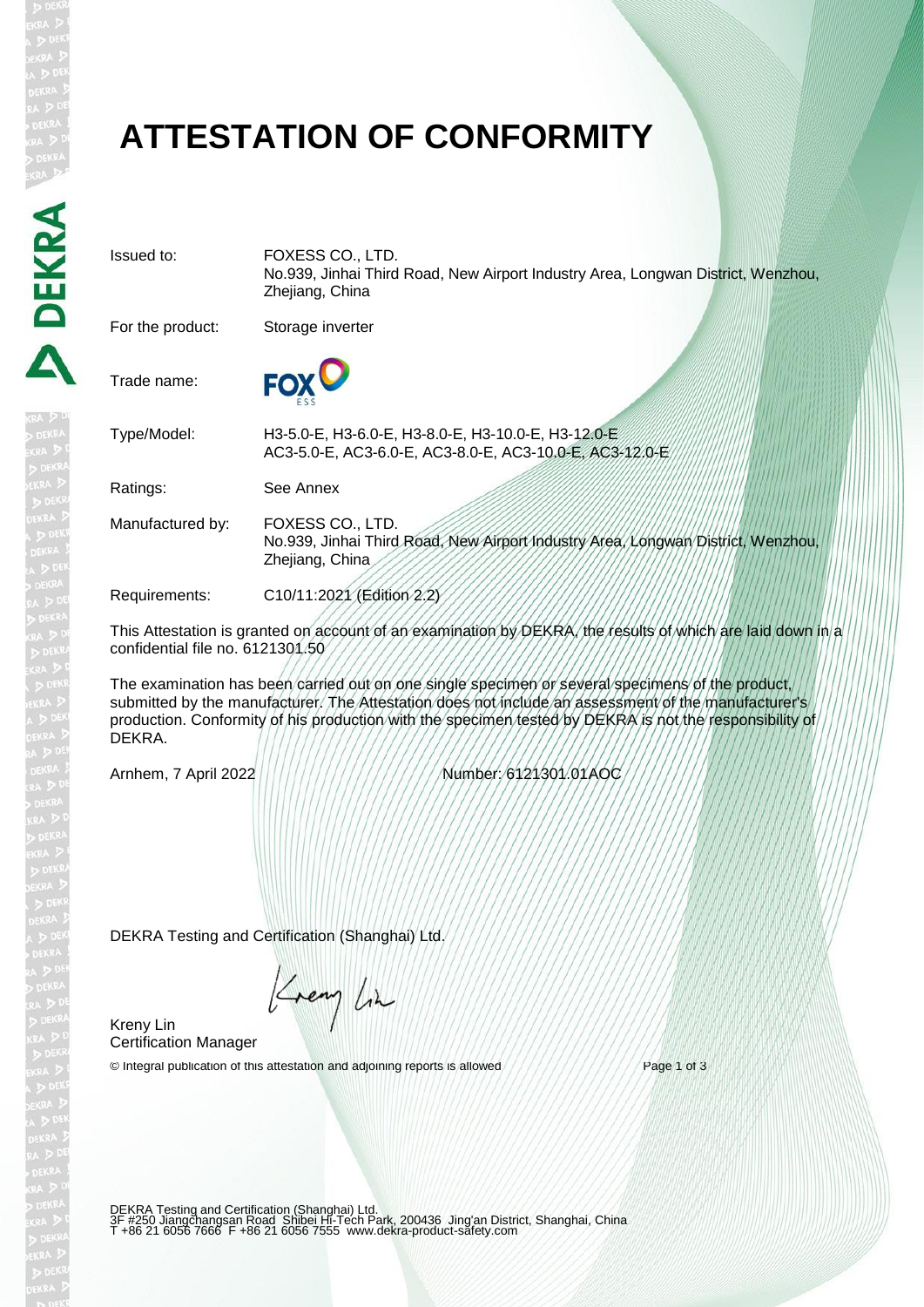

## **Ratings of the test product:**

Operating temperature range: - 25°C to + 60°C Protective class: I Ingress protection rating: IP65 Power factor range (adjustable): 0.8 leading…0.8 lagging Over voltage category: III(AC), II(DC)

#### H3-5.0-E:

PV input: max 1000 Vdc, MPPT voltage range: 160-950 Vdc, max 14 A/14 A, Isc PV: 16 A/16 A Battery: voltage range: 180-600 Vdc, max charge/discharge current: 26 A, type: Lithium battery AC input: 230/400 Vac, 3L/N/PE, 50/60 Hz, max 15.2 A, max apparent power 10000 VA AC output: 230/400 Vac, 3L/N/PE, 50/60 Hz, max 8.0 A, max active power 5000 W, max apparent power 5500 VA

EPS output: 230/400 Vac, 3L/N/PE, 50/60 Hz, max 15.2 A, max apparent power 10000 VA

#### H3-6.0-E:

PV input: max 1000 Vdc, MPPT voltage range: 160-950 Vdc, max 14 A/14 A, Isc PV: 16 A/16 A Battery: voltage range: 180-600 Vdc, max charge/discharge current: 26 A, type: Lithium battery AC input: 230/400 Vac, 3L/N/PE, 50/60 Hz, max 18.2 A, max apparent power 12000 VA AC output: 230/400 Vac, 3L/N/PE, 50/60 Hz, max 9.6 A, max active power 6000 W, max apparent power 6600 VA

EPS output: 230/400 Vac, 3L/N/PE, 50/60 Hz, max 18.2 A, max apparent power 12000 VA

## H3-8.0-E:

PV input: max 1000 Vdc, MPPT voltage range: 160-950 Vdc, max 26 A/14 A, Isc PV: 32 A/16 A Battery: voltage range: 180-600 Vdc, max charge/discharge current: 26 A, type: Lithium battery AC input: 230/400 Vac, 3L/N/PE, 50/60 Hz, max 24.2 A, max apparent power 16000 VA AC output: 230/400 Vac, 3L/N/PE, 50/60 Hz, max 12.8 A, max active power 8000 W, max apparent power 8800 VA

EPS output: 230/400 Vac, 3L/N/PE, 50/60 Hz, max 21.2 A, max apparent power 14000 VA

#### H3-10.0-E:

PV input: max 1000 Vdc, MPPT voltage range: 160-950 Vdc, max 26 A/14 A, Isc PV: 32 A/16 A Battery: voltage range: 180-600 Vdc, max charge/discharge current: 26 A, type: Lithium battery AC input: 230/400 Vac, 3L/N/PE, 50/60 Hz, max 24.2 A, max apparent power 16000 VA AC output: 230/400 Vac, 3L/N/PE, 50/60 Hz, max 16.0 A, max active power 10000 W, max apparent power 11000 VA

EPS output: 230/400 Vac, 3L/N/PE, 50/60 Hz, max 22.7 A, max apparent power 15000 VA

#### H3-12.0-E:

PV input: max 1000 Vdc, MPPT voltage range: 160-950 Vdc, max 26 A/14 A, Isc PV: 32 A/16 A Battery: voltage range: 180-600 Vdc, max charge/discharge current: 26 A, type: Lithium battery AC input: 230/400 Vac, 3L/N/PE, 50/60 Hz, max 24.2 A, max apparent power 16000 VA AC output: 230/400 Vac, 3L/N/PE, 50/60 Hz, max 19.2 A, max active power 12000 W, max apparent power 13200 VA

EPS output: 230/400 Vac, 3L/N/PE, 50/60 Hz, max 22.7 A, max apparent power 15000 VA

## AC3-5.0-E:

Battery: voltage range: 180-600 Vdc, max charge/discharge current: 26 A, type: Lithium battery AC input: 230/400 Vac, 3L/N/PE, 50/60 Hz, max 15.2 A, max apparent power 10000 VA AC output: 230/400 Vac, 3L/N/PE, 50/60 Hz, max 8.0 A, max active power 5000 W, max apparent power 5500 VA

EPS output: 230/400 Vac, 3L/N/PE, 50/60 Hz, max 15.2 A, max apparent power 10000 VA

#### AC3-6.0-E:

Battery: voltage range: 180-600 Vdc, max charge/discharge current: 26 A, type: Lithium battery AC input: 230/400 Vac, 3L/N/PE, 50/60 Hz, max 18.2 A, max apparent power 12000 VA AC output: 230/400 Vac, 3L/N/PE, 50/60 Hz, max 9.6 A, max active power 6000 W, max apparent power 6600 VA

EPS output: 230/400 Vac, 3L/N/PE, 50/60 Hz, max 18.2 A, max apparent power 12000 VA